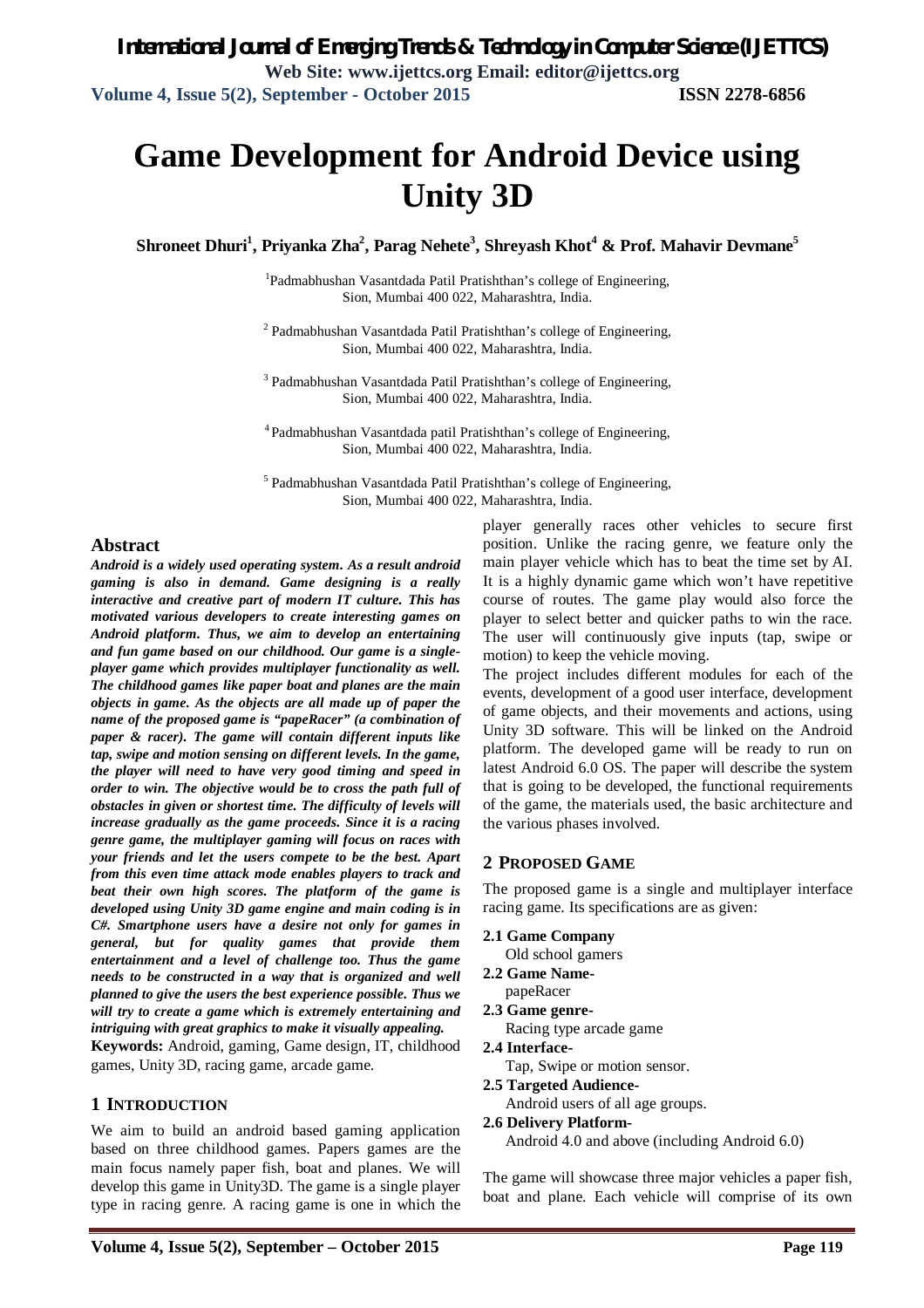# *International Journal of Emerging Trends & Technology in Computer Science (IJETTCS)* **Web Site: www.ijettcs.org Email: editor@ijettcs.org Volume 4, Issue 5(2), September - October 2015 ISSN 2278-6856**

main level. The levels will contain 5 sublevels each to be cleared step by step to advance and win the game.

The games objective is to be quick and clear each course without colliding to the obstacles. Game environment will be set up near places like hall room, lawn or sky. The actions for vehicles will be to turn left or right. The background will move ahead only on user input. Hence the user will need to give continuous inputs to keep the vehicle moving and reach the end line. If the time taken to cross the finish line is more than the specified goal then the level won't be cleared. Overall architecture of game is interactive and highly dynamic. The user should be prepared for all types of obstacles and react quickly.

The game is being developed for Android 6.0 i.e. Android Marshmallow. Users with Android 4.0 and above will be able to play the game at its best. The graphics will be rendered to an aspect ratio of 16:9 and a vertical orientation will be the output. The game can be easily played on various resolutions and won't have a problem with rendering objects.

# **3 SOFTWARE REQUIREMENTS**

# **3.2 Unity 3D**

Unity 3D is a game engine used for developing games for multiplatform use. It is one of the best features of Unity to allow user to create a game able to run on multiple devices or systems. It makes use of extensive libraries which support many different game functions necessary. It is used for collaborating the animations, art, sound, functions and objects together to create the final product. The coding is mostly in C# and the inbuilt assets are easier to access. Unity can handle and support several art assets and file formats from Maya, Blender, Adobe Photoshop and Illustrator. All these assets are handled by Unity's GUI (Graphical User Interface). They can be very easily added onto any project. Unity's scripting is built on MONO which is basically the open-source implementation of the .NET framework.

# **3.3 Adobe Tools**

This set of software is used for designing game objects, environment and UI.

## **3.2.1 Adobe Illustrator**

It is for creating and editing vector based illustrations such as logos and brand marks or other design elements. Create elaborate, finished illustrations with easy and intuitive touch controls. Vector graphics are scalable images that can be sized as small or as large as you need them to be, and still maintain their resolution and clarity. Send your artwork as layered files to Adobe Illustrator CC or as flat images to Photoshop CC.

## **3.2.2 Adobe Photoshop**

Adobe Photoshop helps the developer create a wide array of objects based on their looks. We can develop the basic environment and art of the game using this. All the game objects will be developed using this tool.

# **3.2.3 Adobe AfterEffects**

Adobe AfterEffects is a digital visual effects, motion graphics, and compositing application developed by Adobe Systems and used in the post-production process of filmmaking and television production. Among other things, After Effects can be used for keying, tracking, compositing and animation. The opening and closing credits are designed using this tool.

# **3.3 Android SDK**

Android SDK is necessary to develop an android game. It is connected to Unity 3D. It provides a platform to develop the game. All the assets required for any android game are provided by android SDK. We can host our games on android platform's Google play service. This even lets us create achievements, multiplayer feature and many more in-game facilities.

# **4 STEPS IN GAME DEVELOPMENT**

- **1.Initial Planning:** The pioneer of game development process includes conceptualization of the gaming idea. The game play, the age group, the ratings, game mechanics are all decided in this phase of game development. Various researches are also done to see that the idea is unique and also that it can be implemented.
- **2.Technical Requirements:** It includes deciding on the platform based on the targeted audience. The tools and the materials required for the game design are also decided in this phase.
- **3. Deciding Game theme & genre:** Based on the game concept, the theme and genre are finalized. In our case, the genre is Role playing.
- **4. Designing Game objects & environment**: Game objects are an integral part of game. In this phase, the different game objects are designed using the various softwares.
- **5. Developing UI**: The user interface, the menu are developed in this phase.
- **6. Adding features & mathematics:** Different algorithm and mathematics are used for score calculation; these features and algorithm are added in this phase. The physics involved in the game is also added.( Example: collision detection, path finding—A\* algorithm etc).
- **7.Integrating steps:** After the prerequisites of game are developed. This phase includes integrating all the phases to create a responsive and functional game.
- **8.Testing & fixing bugs:** The developed game is tested on android platform to see if the game features are working well on the device. Also it is checked to see it supports the various devices and android versions Alpha-Beta testing is performed. If any problem is encountered, it is rectified.
- **9.Launch on Android PlayStore:** After it is assured that the game is playable, and is ready to be delivered for use to the public, the game is then published. (In our case will be launched over the Google PlayStore).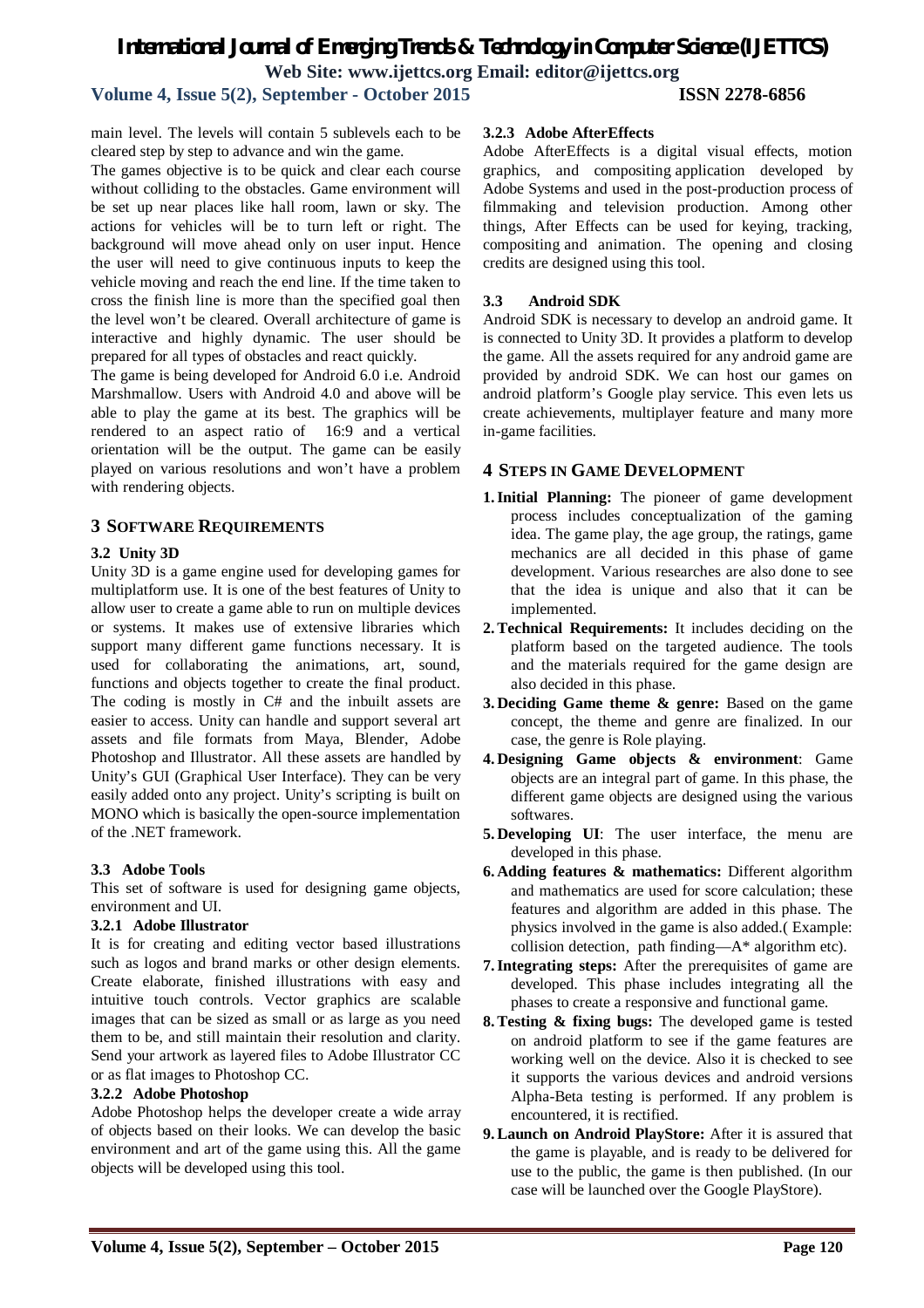# *International Journal of Emerging Trends & Technology in Computer Science (IJETTCS)* **Web Site: www.ijettcs.org Email: editor@ijettcs.org**

# **Volume 4, Issue 5(2), September - October 2015 ISSN 2278-6856**

**10. Feedback:** This step is also extremely critical if you are going to design more games. This is the step where you systematically collect feedback from those who play your game to see where you went right and where you went wrong.

# **5 GAME FLOW**

# **5.1 Screen Flow**



**Fig 1:** Screen diagram explaining the game design flow.

## **5.2 Mode Description**

The game papeRacer consists of 3 modes:

# **1) Single player**

# **a) Career mode**

It involves taking the vehicle across the collision course, the race track, to the destination (finish) line, avoiding the collision. The career mode consists of 3 main levels with different vehicle on each level. You need to clear each level to progress to the next level. Even in each of these levels include 5 sub levels which are to be cleared in orderly fashion. If the previous round is not cleared, the next levels will remain locked.

**b)Time attack:**

The player has the choice to compete against time. The player has to beat his own high scores and set a new record for each track. The levels will be same as those in career mode. Thus, only an unlocked level in career mode can be played in time attack mode.

## **2) Multiplayer**

The game papeRacer also includes multiplayer feature. You can compete with your mates to see who is the fastest. The players will connect using Wi-Fi hotspot. It will include time bars of other players. Thus we will provide a clean interface for each player and show their friends progress at the same time. There won't be any need of internet for playing the multiplayer game mode. Again the tracks played here would be same as career mode selection.

There are 3 stages in each mode based on the vehicle used.

| papeRacer          | Stage-1           | Stage-2        | Stage-3           |
|--------------------|-------------------|----------------|-------------------|
| Vehicle            | Fish              | Boat           | Plane             |
| <b>Levels</b>      | 5                 | 5              | 5                 |
| <b>Environment</b> | Hall room         | Lake           | Sky               |
| <b>Obstacles</b>   | $\bullet$ Pencils | • Pebbles      | $\bullet$ Birds   |
|                    | <b>Rubbers</b>    | • Leaves       | • Trees           |
|                    | Paper             | $\bullet$ Wood | $\bullet$ Cables, |
|                    | ball, etc.        | barks, etc.    | etc               |
| Objective          | To jump           | Tο<br>swim     | To<br>fly         |
|                    | the hall          | the<br>across  | across the        |
|                    | room              | lake           | path in air       |
|                    | without           | without        | without           |
|                    | colliding         | colliding      | colliding         |
|                    | with              | with<br>the    | the<br>with       |
|                    | obstacles         | obstacles      | obstacles         |
|                    | on the            | in water.      | mid-air.          |
|                    | way.              |                |                   |
| <b>Interface</b>   | Tap               | Swipe          | Motion            |
| used               | interface         | interface      | Sensing           |

| Table 1: Stage and level description diagram |
|----------------------------------------------|
|----------------------------------------------|

Each mode includes 3 stages (vehicle) with 5 levels each amounting to a total of 15 levels. Initially, only the first level of stage 1, fish, is unlocked. The player is supposed to clear the preceding levels to move forward to the next level. So, the first level of stage 2, boat, is unlocked only when the stage 1 is completely cleared. The subsequent clearance of levels in time attack and multiplayer will also take place. Thus one can play only the unlocked tracks in time attack or multiplayer. In multiplayer mode if one player has advanced more than other player, then the common levels can be selected which are cleared by all players.